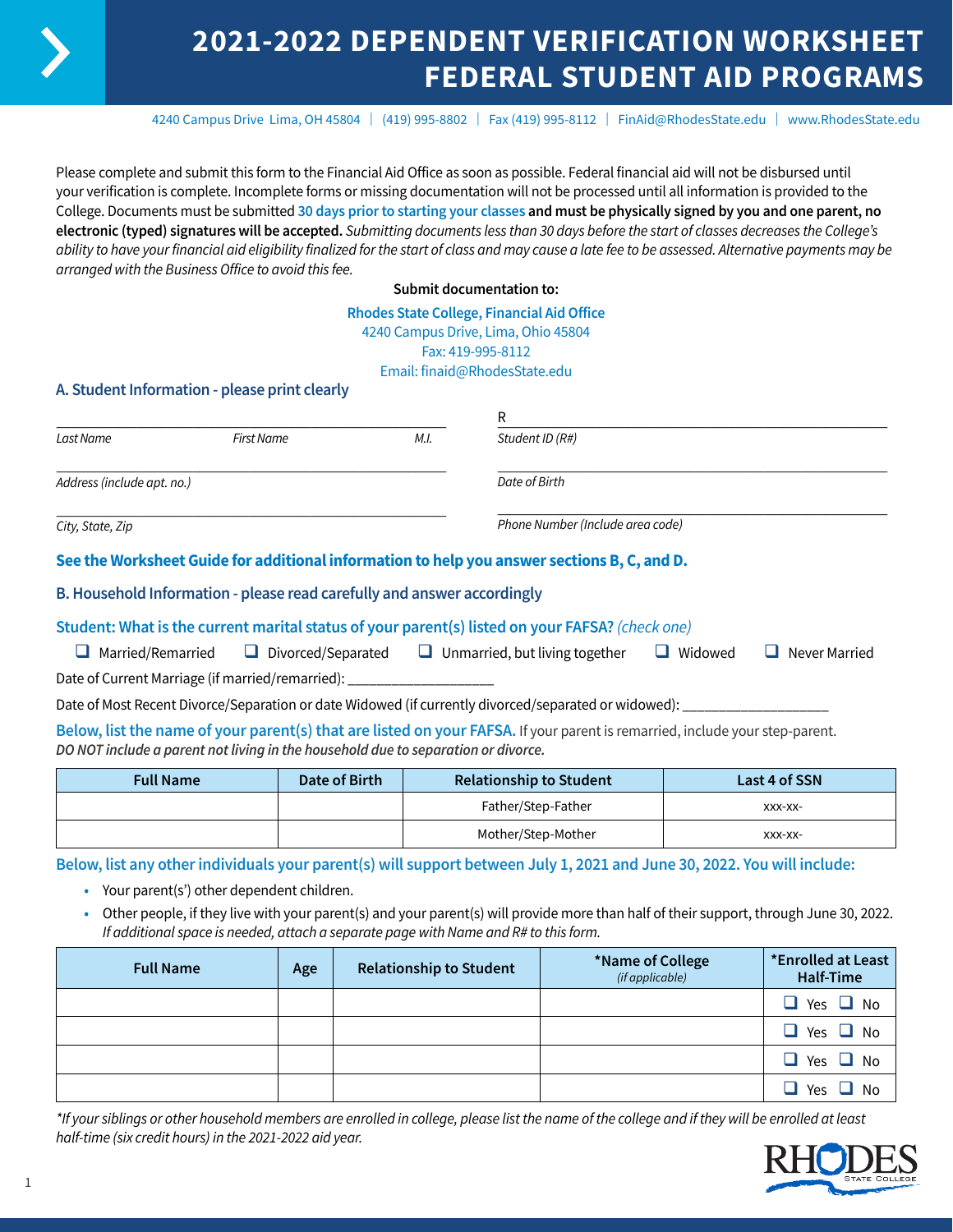

# **2021-2022 DEPENDENT VERIFICATION WORKSHEET FEDERAL STUDENT AID PROGRAMS**

*Student Name* \_\_\_\_\_\_\_\_\_\_\_\_\_\_\_\_\_\_\_\_\_\_\_\_\_\_\_\_\_\_\_\_\_\_\_\_\_\_\_\_\_\_\_\_\_\_\_\_\_\_ *Student ID (R#)* \_\_\_\_\_\_\_\_\_\_\_\_\_\_\_\_\_\_\_\_\_\_\_\_\_\_\_\_\_\_\_\_\_\_\_\_\_\_\_\_\_\_\_\_\_\_\_\_\_

**C. Tax Information -** Parent and student, please indicate if you filed taxes or did not file taxes below. If you filed and did not use the DRT, submit your 2019 Tax Return Transcript. If you did not file, submit your 2019 W-2's/1099's and 2019 Verification of Non-Filing Letter.

|                                           | PARENT(S):                                                                                                                                                       | <b>STUDENT:</b>                                                                                                     |
|-------------------------------------------|------------------------------------------------------------------------------------------------------------------------------------------------------------------|---------------------------------------------------------------------------------------------------------------------|
| ٩                                         | I used the IRS Data Retrieval Tool (DRT) through the FAFSA.                                                                                                      | I used the IRS Data Retrieval Tool (DRT) through the FAFSA.<br>ப                                                    |
| 2019 Taxes<br>됴                           | ப<br>I did not use the IRS Data Retrieval Tool (DRT) and am<br>attaching my 2019 IRS Tax Return Transcript from the IRS.                                         | I did not use the IRS Data Retrieval Tool (DRT) and am<br>attaching my 2019 IRS Tax Return Transcript from the IRS. |
|                                           | PARENT(S):                                                                                                                                                       | <b>STUDENT:</b>                                                                                                     |
| ш<br>2019 Taxes<br>룬<br><b>NOT</b><br>alo | I was employed, but was not required to file. Submit<br>copies of your W-2's/1099's AND your 2019 Verification<br>of Non-Filing Letter.                          | I was employed, but was not required to file. Submit<br>copies of your W-2's/1099's.<br>Employer                    |
|                                           | I was not employed, did not have income, and am not<br>required to file a 2019 Federal Tax Return and am attaching<br>my 2019 Verification of Non-Filing Letter. | I was not employed, did not have income, and am not<br>required to file a 2019 Federal Tax Return.                  |

**D. 2019 Income Exclusions and Untaxed Income -** List income exclusions and untaxed income that were received in 2019. The information requested below was to be reported on your FAFSA. Additional information may be requested upon review of verification documents and FAFSA information. Check your STARS online account and/or Rhodes State email.

# **Did you, the student, work on-campus and earn Federal Work Study Dollars during 2019?**

 $\Box$  Yes  $\Box$  No

**Did you or your parent receive any of the following:** (Check box if yes, then submit documentation showing amount received.)

- $\Box$  Child support paid/received for any of your children. (Do NOT include foster care or adoption payments. Must submit and complete "Verification – Child Support Paid/Received" worksheet.)
- $\Box$  Payments to tax-deferred pensions and savings plans (W-2 Form boxes 12a-12d, codes D, E, F, G, H, and S.)
- q Veterans' non-educational benefits, such as Disability, Death Pension, or Dependency & Indemnity Compensations (DIC) and/or VA Educational Work-Study allowances.
- $\Box$  \*Commissioned Officer's Combat pay or special combat pay. (Only enter the amount that was taxable. Do not enter untaxed combat pay reported on the W-2 in Box 12, Code Q. For questions please contact the Financial Aid Office)
- $\Box$  Any untaxed income or benefits, such as worker's compensation, disability, etc. (Do not include student aid, untaxed Social Security benefits, or Supplemental Security Income.)

### **E. Certification and Signatures – The student and one parent must sign and date.** *(Inked signatures required)*

By signing this worksheet, we certify that the information reported on it is complete and correct.

\_\_\_\_\_\_\_\_\_\_\_\_\_\_\_\_\_\_\_\_\_\_\_\_\_\_\_\_\_\_\_\_\_\_\_\_\_\_\_\_\_\_\_\_\_\_\_\_\_\_\_\_\_\_\_\_\_\_\_\_\_\_\_ \_\_\_\_\_\_\_\_\_\_\_\_\_\_\_\_\_\_\_\_\_\_\_\_\_

WARNING: If you purposely give false or misleading information on this worksheet, you may be fined, be sentenced to jail, or both.

*Student Signature Date*

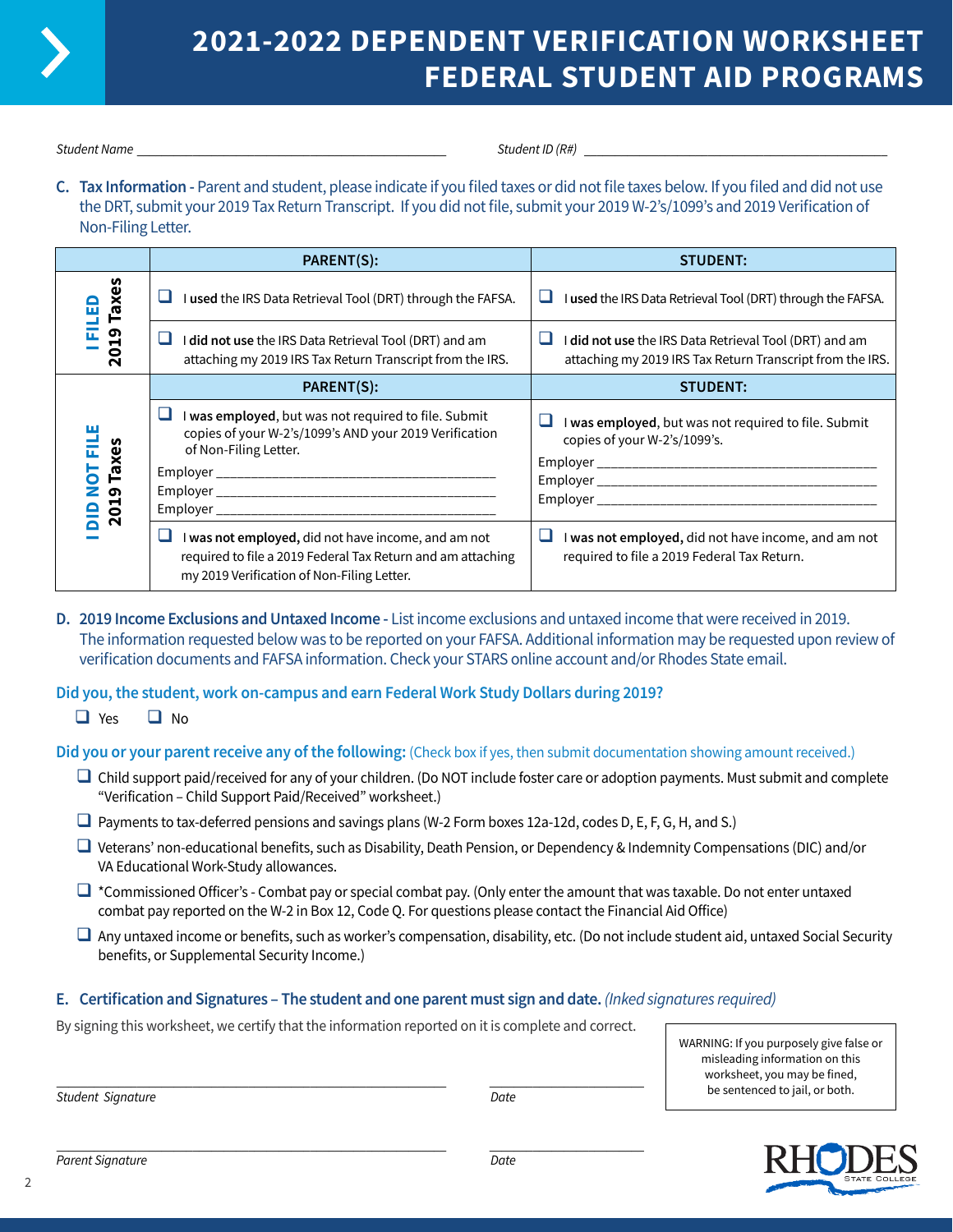

4240 Campus Drive Lima, OH 45804 | (419) 995-8802 | Fax (419) 995-8112 | FinAid@RhodesState.edu | www.RhodesState.edu

# **Use this Worksheet Guide to assist you in completing the Verification Worksheet. Below is detailed information for sections B, C, and D of the Verification Worksheet.**

*Your FAFSA was selected for review in a process called "Verification." In this process, we will be comparing information from your FAFSA using this worksheet and documents you will submit to the Rhodes State College Financial Aid Office. Federal regulations state Rhodes State College has the right to ask you for this information before awarding any Federal Student Aid. If there are differences between your FAFSA and the submitted documents, the Financial Aid Office will make corrections electronically before awarding your Federal Student Aid.*

#### **B. Household Information - please read carefully and answer accordingly**

PARENTS - Legal parent for the FAFSA include: biological parent(s), step-parent, and adoptive parents.

For FAFSA purposes grandparents, foster parents, legal guardians, legal custodians, brothers, sisters, aunts, uncles, and widowed stepparents are not legal parents unless they have legally adopted the student.

| <b>Marital Status of Parent(s)</b> | Required by the U.S. Department of Education                                                                                                                                                                            |  |
|------------------------------------|-------------------------------------------------------------------------------------------------------------------------------------------------------------------------------------------------------------------------|--|
| Married                            | Both biological parents or legal adoptive parents who are married at the time the FAFSA<br>is completed and whom the student lives with.                                                                                |  |
| Remarried                          | Biological/adoptive parent and step-parent who are married at the time the FAFSA is<br>completed and whom the student lives with.                                                                                       |  |
| Divorced/Separated                 | Biological/adoptive parent whom the student lived with the most or provided the most<br>financial support if student resided with both parents, during the last 12 consecutive<br>months prior to completing the FAFSA. |  |
| Widowed                            | Living biological parent only (unless parent has remarried)                                                                                                                                                             |  |
| Unmarried, living together         | Both biological parents, who live together but are not legally married                                                                                                                                                  |  |
| Never married                      | Biological parent that has never been married. If ever married, must mark married/<br>remarried, divorced/separated, or widowed.                                                                                        |  |

*\*If the student does not currently live with their parent(s), the student must list the parent(s) who provided the most support the last time they lived with their parent(s).*

#### **Other Household Members**

Parents' other children (even if they do not live with them). This includes siblings/step-siblings who will receive more than half of their support (over 50%) from the student's parent(s) from July 1, 2021 - June 30, 2022. (This **does not** include children that your parent(s) pay child support for.) *NOTE: The FAFSA does not have the same dependency rules as the IRS. Contact the Financial Aid Office for help.*

Parents' adult children who are under the age of 24, unmarried, are not a veteran of or an active duty member of the military, who do not live with the parent(s); but would be required to put parental information on the FAFSA if they also attend college.

Other people, **ONLY** IF they live with student's parent(s) now **AND** receive more than half their support (over 50%) from student's parent(s) **AND** will continue to receive more than half their support from student's parent(s) through June 30, 2022.

**Do not include foster children for whom student's parent(s) receive a subsidy.**

**Do not include children whom student's parent(s) pay child support for outside the home.** 

*Support includes:* housing (rent/mortgage assistance), utilities (gas, electric, etc.), cell service, cable/internet, transportation costs (gas, insurance, etc.), food, clothing, medical, childcare, personal expenses, etc.